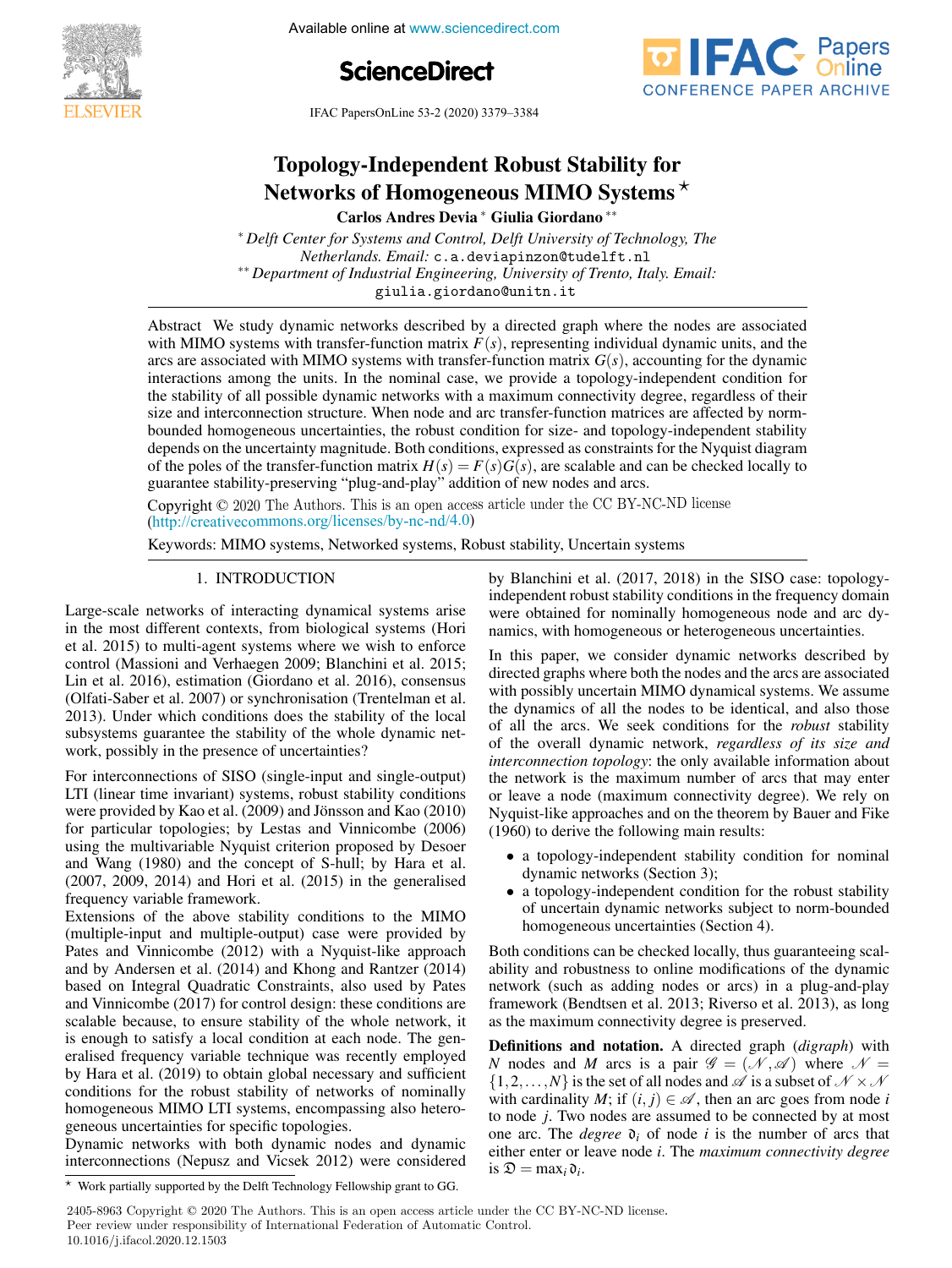A *path* is a sequence of nodes  $i = i_0, i_1, \ldots, i_\ell = j$  such that  $(i<sub>h−1</sub>, i<sub>h</sub>) ∈  $\mathscr A$  for  $h = 1, \ldots, \ell$ . The graph is *strongly connected*$ if each pair of nodes  $i, j \in \mathcal{N}$  is connected by a path. It is *weakly connected* if the associated *undirected graph*, where the presence of arc  $(i, j)$  implies the concurrent presence of arc (*j*,*i*) (namely, each existing arc can be crossed in both directions), is strongly connected.

In this paper, we consider weakly connected graphs where an additional 'environment' node can be present, which is not explicitly listed. Arcs that either come from or reach the environment node are counted in the degrees  $\mathfrak{d}_i$ : we can write  $\mathfrak{d}_i = \mathfrak{d}_i^{int} + \mathfrak{d}_i^{ext}$ , where  $\mathfrak{d}_i^{ext}$  is the number of arcs connecting node *i* with the environment node, while  $\mathfrak{d}_i^{int}$  is the number of arcs connecting *i* with other nodes within the graph.

Let  $B \in \{-1,0,1\}^{N \times M}$  denote the *generalised node-arc incidence matrix* defined as

$$
[B]_{ij} = \begin{cases} 1, & \text{if the arc } j \text{ enters node } i, \\ -1, & \text{if the arc } j \text{ leaves node } i, \\ 0, & \text{otherwise,} \end{cases}
$$

where arcs leaving or entering the environment node are accounted for, even though such node is not associated with a row of the matrix, and correspond to columns of *B* with a single nonzero entry. The *generalised* (or grounded) *Laplacian matrix* of the graph is  $L = BB<sup>T</sup>$  (Giordano et al. 2016). Its diagonal entries are  $L_{ii} = \mathfrak{d}_i$ , for  $i = 1, ..., N$ , while its off-diagonal entries  $L_{ij}$ ,  $i \neq j$ , take the value −1 if there is an arc either from node *i* to node *j* or from node *j* to node *i*, and 0 otherwise. Matrix *L* is symmetric, hence its eigenvalues  $\{\gamma_k\}_{k=1}^N$  are real, and it can be diagonalised by an orthogonal matrix  $W: W^{-1}LW =$  $diag(\gamma_1,...,\gamma_N)$ . We denote by *H* the space of stable, linear, time invariant and continuous-time transfer functions and by  $\mathcal{H}^{q \times m}$  the space of  $q \times m$  matrices with entries in  $\mathcal{H}$ .

The *p*-th norm of matrix *A* is  $||A||_p = \sup_{v \neq 0} ||Av||_p / ||v||_p$  and ⊗ is the Kronecker product of matrices. If the matrix 2-norm is used, it holds that  $||A \otimes B||_2 = ||A||_2 ||B||_2$  and  $||AB||_2 \le$  $||A||_2||B||_2$ . The spectrum of a matrix *X* is denoted by  $\sigma(X)$  and its *condition number* is defined as

$$
\mathscr{K}_p(X) = \|X\|_p \|X^{-1}\|_p.
$$

If  $p = 2$ , the subscript is omitted in the matrix norm and the condition number, for simplicity.

Finally, given a set  $\mathscr{S}$ , the set  $\zeta(\mathscr{S})$  is defined as

$$
\zeta(\mathscr{S}) = \left\{ s : -\frac{1}{s} \in \mathscr{S} \right\}.
$$

### 2. PROBLEM STATEMENT

Consider a network of *N* nodes connected by *M* arcs, represented by the digraph  $\mathscr G$ . The dynamic behaviour of the network is characterised by stable MIMO linear systems associated with both its nodes and its arcs. The *nominal* node and arc dynamics are represented by  $F(s) \in \mathcal{H}^{r \times n}$  and  $G(s) \in \mathcal{H}^{n \times r}$  respectively. Both dynamics can be subject to homogeneous uncertainties,  $\Delta_F(s) \in \mathcal{H}^{r \times n}$  for node dynamics and  $\Delta_G(s) \in \mathcal{H}^{n \times r}$ for arc dynamics. The vectors  $Y_p(s)$  and  $U_q(s)$  represent the output of the *p*-th node and *q*-th arc respectively. Note that the environment node has no input, output or dynamics associated with it. Then, the dynamics of node *i* are given by

$$
Y_i(s) = [F(s) + \Delta_F(s)] \sum_{h=1}^{M} [B]_{ih} U_h(s), \qquad (1)
$$

while the dynamics of arc  $h = (i, j) \in \mathcal{A}$  are given by

$$
U_h(s) = [G(s) + \Delta_G(s)][Y_i(s) - Y_j(s)].
$$
\n(2)

The output and input vectors can be stacked into  $Y(s)$  and  $U(s)$ to represent the complete system as follows:

$$
Y(s) = [Y_1(s)^{\top}, \ldots, Y_N(s)^{\top}]^{\top}, U(s) = [U_1(s)^{\top}, \ldots, U_M(s)^{\top}]^{\top}.
$$

The overall node and arc dynamics can be summarised as

 $Y(s) = [(I_N \otimes F(s)) + (I_N \otimes \Delta F(s))](B \otimes I_n)U(s)$ 

$$
U(s) = -[(I_M \otimes G(s)) + (I_M \otimes \Delta_G(s))][B^\top \otimes I_r)Y(s),
$$
  
where  $I_k$  denotes the identity matrix of size k.

The characteristic equation for the complete network is

$$
\det \left( I_{Nr} + [(I_N \otimes F(s)) + (I_N \otimes \Delta_F(s))](B \otimes I_n) \right)
$$

$$
[(I_M \otimes G(s)) + (I_M \otimes \Delta_G(s))](B^{\top} \otimes I_r)\right)
$$

$$
= \det \left( I_{Nr} + L \otimes (H(s) + \Delta_H(s)) \right) = 0,
$$
(3)

where  $L = BB^{\top}, H(s) = F(s)G(s) \in \mathcal{H}^{r \times r}$  and  $\Delta_H(s) = F(s)\Delta_G(s) + \Delta_F(s)G(s) + \Delta_F(s)\Delta_G(s)$ . (4)

Without uncertainty, the characteristic equation becomes

$$
\det\Big(I_{Nr} + L\otimes H(s)\Big) = 0. \tag{5}
$$

We seek topology-independent conditions for the stability of the nominal system (5) and for the robust stability of the homogeneously uncertain system  $(3)$ – $(4)$ , which hold for all possible network topologies with a given *maximum connectivity degree* D and exclusively depend on local information. We assume stability of the nominal local transfer-function matrices. *Assumption 1.* The transfer-function matrix  $H(s) = F(s)G(s)$ does not have poles in the closed right half plane.

We denote by  $\sigma(H(s)) = {\lambda_1(s), \ldots, \lambda_r(s)}$  the eigenvalues of the transfer-function matrix *H*(*s*). The eigenvalues  $\{\lambda_i(s)\}_{i=1}^r$ are not rational transfer functions: they are not a quotient of polynomials in *s*. In general, they are complex functions of the variable *s*. Therefore, the poles of  $\lambda_i(s)$  are not the roots of a polynomial but the set of complex numbers  $\tilde{p} \in \mathbb{C}$  such that  $\lambda_i^{-1}(\tilde{p}) = 0$ . We have the following result.

*Theorem 1.* Consider the transfer-function matrix  $H(s) \in \mathcal{H}^{r \times r}$ and its eigenvalues  $\lambda_1(s), \ldots, \lambda_r(s)$ . Let  $\tilde{p} \in \mathbb{C}$  be a pole of the complex function  $\lambda_i(s)$ , for some  $i \in \{1, \ldots, r\}$ . Then,  $\tilde{p}$  is a pole of the transfer-function matrix  $H(s)$ .

*Proof.* Since the complex function  $\lambda_i(s)$  is an eigenvalue of  $H(s)$ , it must satisfy the characteristic equation

$$
\det\left(\lambda_i(s)I - H(s)\right) = 0. \tag{6}
$$

The transfer-function matrix  $H(s)$  can be written as

$$
H(s) = \frac{1}{d(s)}R(s),\tag{7}
$$

where  $d(s)$  is the pole polynomial and  $R(s)$  is a matrix with polynomial entries. For any  $s \in \mathbb{C}$  such that  $d(s) \neq 0$ , replacing  $(7)$  into  $(6)$  gives

$$
\det\left(\lambda_i(s)d(s)I - R(s)\right) = 0.
$$
 (8)

By contradiction, assume that  $\tilde{p}$  is a pole of the complex function  $\lambda_i(s)$  but not of the transfer-function matrix *H*(*s*). Then, by continuity,  $\lim_{s\to\tilde{p}}\{d(s)\}\to d(\tilde{p})\neq 0$  and  $\lim_{s\to\tilde{p}}\{R(s)\}\to R(\tilde{p})$ , which is a matrix with finite entries. At the same time,  $\lim_{s\to \tilde{p}} {\lambda_i(s)} \to \infty$ . This in turn implies that  $\lim_{s\to \tilde{p}}\left\{\det(\lambda_i(s)d(s)I - R(s))\right\} \to \infty$ , which contradicts equation (8). Hence, it must be  $\lim_{s\to \tilde{p}} {d(s)} \to d(\tilde{p}) = 0$ , namely  $\tilde{p}$  must be a root of  $d(s)$  hence a pole of  $H(s)$ namely,  $\tilde{p}$  must be a root of  $d(s)$ , hence a pole of  $H(s)$ .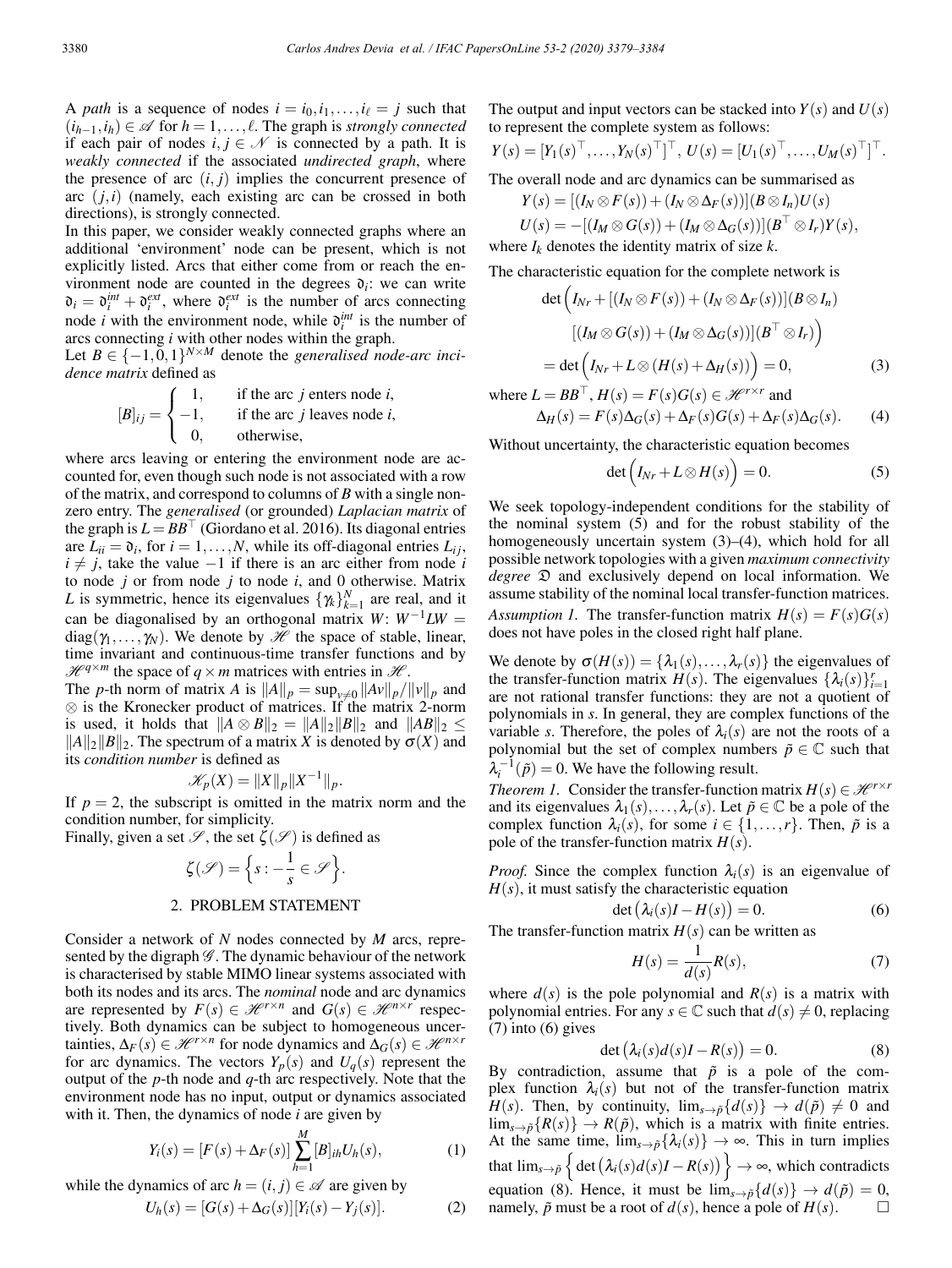*Remark 1.* In view of Theorem 1, if Assumption 1 is satisfied, then the complex functions  $\lambda_i(s)$  are stable: there exists some  $\epsilon < 0$  such that, for every pole  $\tilde{p}$  of  $\lambda_i(s)$ , Re( $\tilde{p}$ )  $\leq \epsilon < 0$ . In fact, we can pick  $\varepsilon$  as the largest real part of all the poles of  $H(s)$ , which must be strictly negative in view of Assumption 1. This is the condition we will exploit in the following results. Computing the poles of the transfer-function matrix  $H(s)$ , which are the roots of the denominator polynomial, is much easier than computing the poles of the generic complex functions  $\lambda_i(s)$ . The results presented in this paper *do not require to analytically compute the functions*  $\lambda_i(s)$ , nor their poles.

#### *2.1 Technical preliminary results*

The considered graphs have peculiar spectral properties. Since  $\mathfrak{d}_i = L_{ii} \ge \sum_{j \neq i} |L_{ij}| = \mathfrak{d}_i^{int}$ , where the equality is obtained when node *i* has no connections with the environment node, the symmetric matrix *L* is column diagonally dominant.

By the Gershgorin circle theorem, the (real) eigenvalues of *L* lie within the union of the circles with radius  $\tilde{\mathfrak{d}}_i^{int}$  and center in  $(\mathfrak{d}_i,0)$ . Hence, matrix *L* is positive semidefinite (and, in the presence of at least one arc to/from the environment node, *L* is non-singular, cf. Giordano et al. 2016). Therefore, all the eigenvalues of *L*, which are real because *L* is symmetric, must lie in the circle of radius  $\mathfrak D$  with center in  $(\mathfrak D,0)$ , being  $\mathfrak D$  the maximum diagonal entry of *L*. Hence,

$$
\sigma(L) \subset \{z \in \mathbb{R} : 0 \le z \le 2\mathfrak{D}\}.
$$
 (9)

Next, we provide some technical lemmas that are needed to prove our main results in the following sections. In particular, we give a sufficient condition, which is shown to be nonconservative, for the robust stability of the feedback of a generic scalar complex function, where the feedback gain is an eigenvalue of some generalised Laplacian *L* with maximum connectivity degree  $\mathfrak{D}$ , in the presence of norm-bounded uncertainties. *Lemma 1.* Consider the scalar complex function  $h(s) = \bar{h}(s) +$  $\delta_h(s)$ , where the nominal function  $\bar{h}(s)$  is stable and the uncertainty is bounded as  $|\delta_h(s)| \leq \delta_h^{max}(s)$ . Consider also the scalar coefficient  $\mu \in \sigma(L_{\mathfrak{D}})$ , where  $L_{\mathfrak{D}}$  is the family of generalised Laplacian matrices with maximum connectivity degree D. Then, the feedback complex function  $h_{\text{feed}}(s) = \mu h(s)(1 + \mu s)$  $\mu h(s)$ <sup>-1</sup> is robustly stable for all  $\mu \in \sigma(L_{\mathfrak{D}})$  and for all possible realisations of the uncertainty if, for all  $\omega \in \mathbb{R}^+$ ,

$$
\min_{\rho \leq - (2\mathfrak{D})^{-1}} |\bar{h}(j\omega) - \rho| > \delta_h^{max}(j\omega).
$$
 (10)

*Proof.* The Nyquist stability criterion requires  $Z = N + P$ , where *P* is the number of unstable poles of the complex function *h*(*s*), *Z* is the number of unstable zeros of the complex function  $1 + \mu h(s)$  and *N* is the number of times the Nyquist diagram encircles the point  $-1/\mu$  clockwise. Because the open loop complex function is assumed to be stable  $(P = 0)$ , the closed loop system is stable  $(Z = 0)$  if and only if  $N = 0$ , that is, if and only if the Nyquist diagram does not encircle the point  $-1/\mu$ . Recall that  $\sigma(L_{\mathfrak{D}}) \subset \mathscr{S} = \{z \in \mathbb{R} : 0 \le z \le 2\mathfrak{D}\}\)$ . Then, the Nyquist diagram  $h(j\omega)$  cannot encircle the point  $-1/\mu$  if, for all  $\omega \in \mathbb{R}^+$ , it has an empty intersection with the set

$$
\zeta(\mathcal{S}) = \left\{ z \in \mathbb{R} : z \le \frac{-1}{2\mathfrak{D}} \right\}.
$$
 (11)

This condition can be interpreted geometrically with the help of Figure 1 to get the equivalent condition that the distance of  $\bar{h}(j\omega)$  from the set  $\zeta(\mathscr{S})$  must be larger than the uncertainty,  $\min_{\rho \leq -(2\mathfrak{D})^{-1}} |\bar{h}(j\omega) - \rho| > |\delta_h(j\omega)|$ , for any possible uncertainty  $|\delta_h(j\omega)| \leq \delta_h^{max}(j\omega)$ , thus leading to (10). tainty  $|\delta_h(j\omega)| \leq \delta_h^{max}(j\omega)$ , thus leading to (10).





The condition (10) in Lemma 1 is not conservative, as stated in the following result, whose proof is omitted for space reasons. *Lemma* 2. Consider the scalar complex function  $h(s) = h(s) +$  $\delta_h(s)$ , where the nominal function  $\bar{h}(s)$  is stable and the uncer-

tainty is bounded as 
$$
|\delta_h(s)| \leq \delta_h^{max}(s)
$$
. If  
\n
$$
\min_{\rho \leq - (2\mathfrak{D})^{-1}} |\bar{h}(j\omega) - \rho| < \delta_h^{max}(j\omega),
$$
\n(12)

for some  $\omega \in \mathbb{R}^+$ , then there exists a graph with maximum connectivity degree  $\mathcal{D}$  and generalised Laplacian matrix  $L_{\mathcal{D}}$ such that the complex function  $h_{\text{feed}}(s) = \mu h(s)(1 + \mu h(s))^{-1}$ , where  $\mu \in \sigma(L_{\mathfrak{D}})$ , is unstable for some uncertainty realisation.

## 3. TOPOLOGY-INDEPENDENT NOMINAL STABILITY

We provide a topology-independent stability condition for the interconnection of identical MIMO systems at the nodes through identical MIMO arc dynamics.

*Theorem 2.* Given the system (5) under Assumption 1, stability is ensured for *all* networks with maximum connectivity degree  $\mathfrak{D}$  if, for all  $i \in \{1, \ldots, r\}$  and  $\omega \in \mathbb{R}^+$ ,

$$
\min_{\rho \leq - (2\mathfrak{D})^{-1}} |\lambda_i(j\omega) - \rho| > 0. \tag{13}
$$

*Proof.* The generalised Laplacian can be diagonalised as  $W^{-1}LW = \text{diag}\{\gamma_k\}_{k=1}^N$  and the transfer function matrix can be triangularised as  $V(s)^{-1}H(s)V(s) = \Lambda$ , where  $\Lambda$  is a triangular matrix carrying on the diagonal the eigenvalues  $\{\lambda_k(s)\}_{k=1}^r$  of  $H(s)$ . Then, we can pre-multiply the characteristic polynomial  $p(s) = \det (I_{Nr} + L \otimes H(s))$  by  $\det((W \otimes V(s))^{-1})$  and postmultiply it by  $det(W \otimes V(s))$  to get

$$
p(s) = \prod_{i=1}^{r} \prod_{k=1}^{N} (1 + \gamma_k \lambda_i(s)).
$$
 (14)

The characteristic polynomial (14) is stable if and only if each polynomial  $1 + \gamma_k \lambda_i(s)$  is stable.

Assumption 1 and Theorem 1 guarantee that the complex functions  $\lambda_i(s)$  are stable; see Remark 1. Therefore, we can apply Lemma 1 where  $\bar{h}(s) = \lambda_i(s)$  and  $\delta_h^{max} \equiv 0$  to conclude that the polynomials  $1 + \gamma_k \lambda_i(s)$  are stable if, for all *i* and all  $\omega \in \mathbb{R}^+$ , (13) holds.

Condition (13) can be checked locally, regardless of the network size and topology, and guarantees the stability of the whole dynamic network also if new nodes and arcs are added or removed, as long as the maximum connectivity degree is D. This ensures robustness to online modifications, and scalability.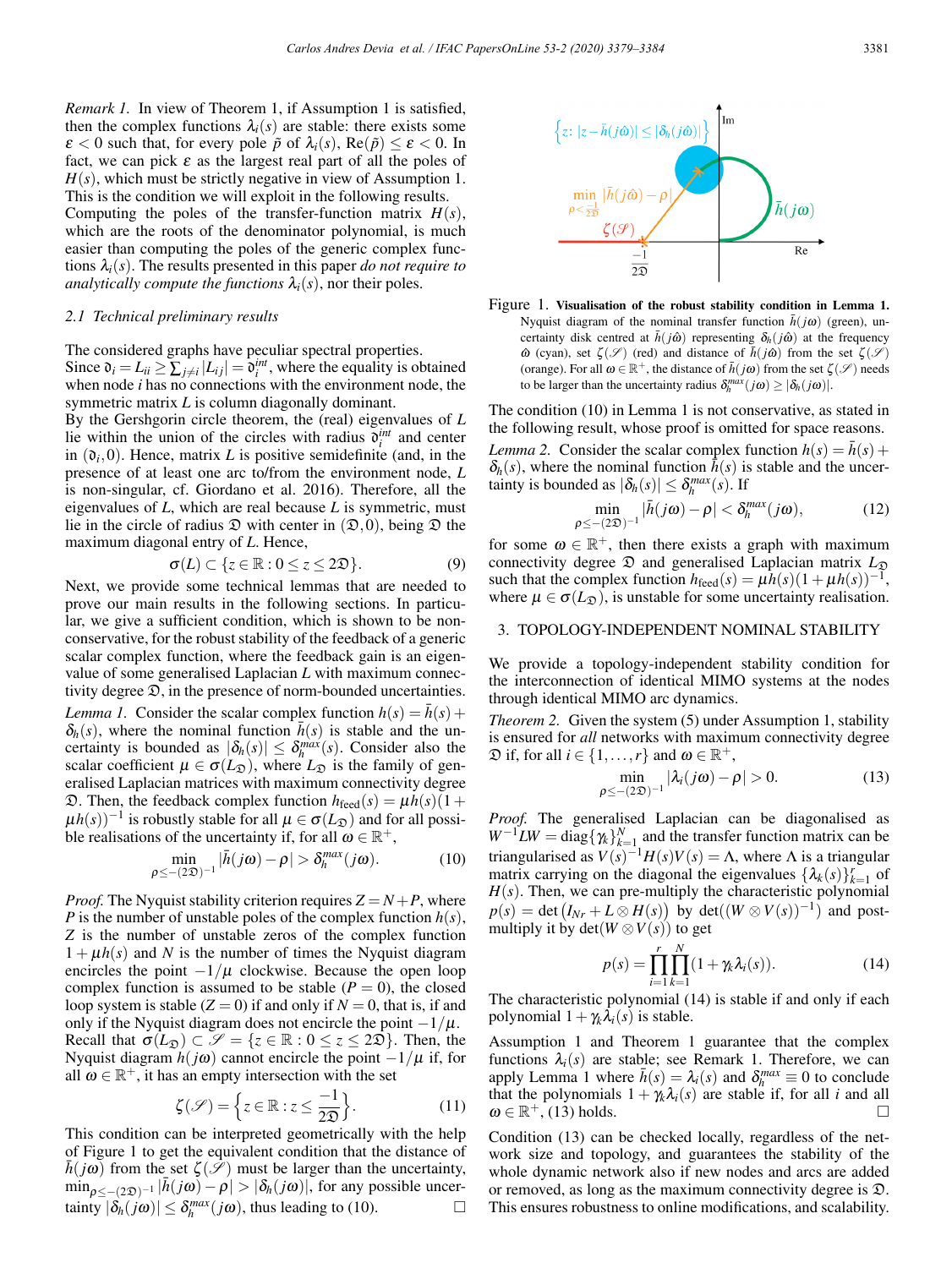

Figure 2. Visualisations of the stability conditions (13) in Theorem 2 and (15) in Theorem 4, for the systems in Examples 1 (first and second panel) and 2 (third and fourth panel). First and third panel: The two blue lines are  $\min_{\rho < -\{2\mathfrak{D}\}^{-1}} |\lambda_i(j\omega) - \rho|$  for  $i = 1, 2$ , with  $\mathfrak{D} = 5$ . Nominal topologyindependent stability requires that they are strictly above zero, while robust topology-independent stability requires that they are strictly above the bound  $\mathscr{K}(V(j\omega))\Delta_H^{max}(j\omega)$  shown in magenta. Second and fourth panel: Nominal stability is guaranteed since the blue curves  $\lambda_1(j\omega)$  and  $\lambda_2(j\omega)$  never intersect the forbidden set  $\mathscr{S} = \{z \in \mathbb{R} : z \leq -0.1\}$ , shown in magenta.

*Remark 2.* In view of Lemma 2, condition (13) is essentially non-conservative. Indeed, if the condition is violated and  $\min_{\rho \leq - (2\mathfrak{D})^{-1}} |\lambda_i(j\omega) - \rho|$  is zero at some  $\omega$ , then there is zero stability margin, since infinitesimal uncertainties bounded by  $\epsilon > 0$ , *no matter how small*, can lead to instability.

*Example 1.* Consider an arbitrary network where the node and arc nominal transfer-function matrices are

$$
F(s) = \frac{1}{s^2 + 3.412s + 2.871} \begin{bmatrix} 0.1307s - 0.08404 \\ -0.1105s + 0.06774 \end{bmatrix},
$$

$$
G(s) = \frac{1}{s^2 + 1.805s + 0.4837} \begin{bmatrix} 0.1485s - 0.753 \\ 0.4924s + 0.329 \end{bmatrix}^\top,
$$

while the maximum connectivity degree is  $\mathcal{D} = 5$ . Numerically evaluating the eigenvalues  $\lambda_1(s)$  and  $\lambda_2(s)$  of  $H(s)$  for  $s = j\omega$ is enough to check that the graphical stability condition (13) in Theorem 2 is satisfied: the first panel in Figure 2 shows that both the blue lines representing min<sub> $\rho \leq -(2\mathfrak{D})^{-1} |\lambda_i(j\omega)-\rho|$ </sub> for  $i = 1,2$  are strictly above zero, while the third panel in Figure 2 shows that both  $\lambda_1(j\omega)$  and  $\lambda_2(j\omega)$  never intersect the forbidden set  $\mathcal{S} = \{z \in \mathbb{R} : z \leq -0.1\}.$ 

*Example 2.* Consider an arbitrary network where the node and arc nominal transfer-function matrices are

$$
F(s) = \frac{1}{s^2 + 3.62s + 3.523} \begin{bmatrix} -0.06235s + 0.1982 \\ 0.09975s + 0.1692 \end{bmatrix},
$$
  
\n
$$
G(s) = \frac{1}{s^2 + 1.213s + 0.7026} \begin{bmatrix} -0.3224s - 0.2307 \\ 0.2809s + 0.08381 \end{bmatrix}^{\top}
$$

,

while the maximum connectivity degree is  $\mathcal{D} = 5$ . The second and fourth panel in Figure 2 show that the graphical stability condition (13) in Theorem 2 is satisfied.

*Example 3.* Consider the node and arc nominal transfer-function matrices



Figure 3. Alternative visualisations of the stability condition (13) in Theorem 2, for the system in Example 3. Left: the two blue lines are  $\min_{\rho \leq -(2\mathfrak{D})^{-1}} |\lambda_i(j\omega) - \rho|$  for  $i = 1, 2$ , with  $\mathfrak{D} = 5$ . The condition for nominal topology-independent stability is that they are strictly above zero, which is violated. **Right**: for nominal stability, the curves  $\lambda_1(j\omega)$ and  $\lambda_2(j\omega)$  should never intersect the forbidden set  $\mathscr{S} = \{z \in \mathbb{R} : z \leq 1\}$ −0.1}; the condition is violated.

$$
G(s) = \frac{1}{s^2 + 0.9124s + 0.2505} \begin{bmatrix} 0.8022s + 0.2204 \\ 0.1696s + 0.2161 \end{bmatrix}^\top
$$

.

We wish to check whether stability is guaranteed for all networks with maximum connectivity degree  $\mathcal{D} = 5$ . The graphical stability condition  $(13)$  in Theorem 2 is violated: in Figure 3 left, the blue line representing min<sub> $\rho \leq -(2\mathfrak{D})^{-1} |\lambda_1(j\omega) - \rho|$  is</sub> zero for  $\omega \approx 2.5$ , while Figure 3 right shows that  $\lambda_1(j\omega)$  intersects the forbidden set  $\overline{\mathscr{S}} = \{z \in \mathbb{R} : z \leq -0.1\}$ . There exists at least one dynamic network with the given node and arc nominal transfer-function matrices and with maximum connectivity degree 5 that is not stable: take, for instance, the network with 5 nodes and 9 arcs (8 internal and 1 external) whose topology is described by the generalised Laplacian matrix

$$
L = \begin{bmatrix} 3 & -1 & 0 & -1 & -1 \\ -1 & 3 & -1 & 0 & -1 \\ 0 & -1 & 3 & -1 & -1 \\ -1 & 0 & -1 & 3 & -1 \\ -1 & -1 & -1 & -1 & 5 \end{bmatrix}.
$$

It can be seen that the overall interconnected system is unstable, because it has positive-real-part poles.

## 4. TOPOLOGY-INDEPENDENT ROBUST STABILITY WITH HOMOGENEOUS UNCERTAINTIES

Also in the presence of homogeneous uncertainties, affecting both node and arc MIMO dynamics, we can provide a topologyindependent condition for robust stability, which relies on the eigenvalue decomposition of the uncertain system.

We need a bound for the eigenvalues of uncertain matrices, which is provided by the Bauer-Fike theorem.

*Theorem 3.* (Bauer and Fike 1960). Consider the two matrices  $A, M \in \mathbb{R}^{n \times n}$ , with *A* diagonalisable, that is,  $V^{-1}AV =$ diag( $\lambda_1, ..., \lambda_n$ ) for some  $V \in \mathbb{C}^{n \times n}$  and  $\lambda_1, ..., \lambda_n \in \mathbb{C}$ . For every (complex) eigenvalue  $\beta$  of  $A + M$ , there exists an index  $i \in \{1, \ldots, n\}$  such that  $|\beta - \lambda_i| \leq \mathcal{K}_p(V) ||M||_p$ .

Here we will only use the 2-norm and condition number  $\mathcal{K}_2$ , and omit the subscripts for clarity.

To be able to apply the Bauer-Fike theorem, we need to assume the diagonalisability of  $H(s)$ .

*Assumption 2.* The transfer-function matrix  $H(s) = F(s)G(s)$ , with eigenvalues  $\sigma(H(s)) = {\lambda_1(s), \ldots, \lambda_r(s)}$ , can be diagonalised by the change-of-basis matrix  $V(s)$ , so that

$$
V(s)^{-1}H(s)V(s) = \operatorname{diag}(\lambda_1(s),...,\lambda_r(s)).
$$

*Remark 3.* For the important classes of MISO and SIMO systems, Assumption 2 is automatically satisfied. In fact, if  $F(s)$  is a row vector and  $G(s)$  is a column vector, then  $H(s)$  is a scalar function; if  $F(s)$  is a column vector and  $G(s)$  is a row vector, then  $H(s)$  is a rank-one matrix, hence it is diagonalisable.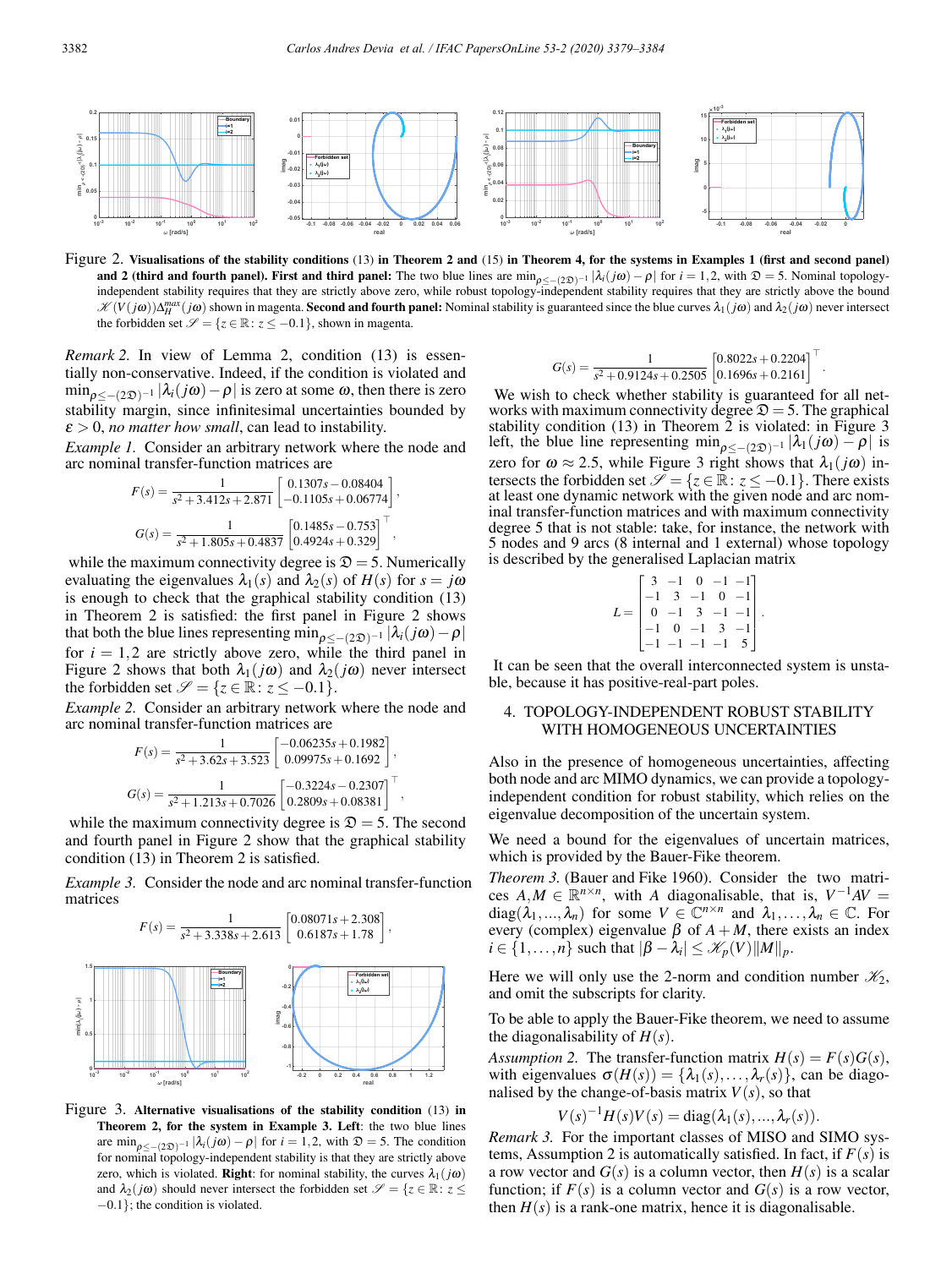We can now state and prove the main result of this section.

*Theorem 4.* Given the system (3)–(4) under Assumptions 1 and 2, stability is ensured for *all* networks with maximum connectivity degree  $\mathcal{D}$  and for all uncertainties with  $\|\Delta_H(j\omega)\|$  $\Delta_H^{max}(j\omega)$  if, for all  $i \in \{1, \ldots, r\}$  and  $\omega \in \mathbb{R}^+,$ 

$$
\min_{\rho \leq -(2\mathfrak{D})^{-1}} |\lambda_i(j\omega) - \rho| > \mathcal{K}(V(j\omega)) \Delta_H^{max}(j\omega).
$$
 (15)

*Proof.* Recalling that  $W^{-1}LW$  is a diagonal matrix carrying the eigenvalues  $\{\gamma_k\}_{k=1}^N$  in the diagonal, pre-multiplying the characteristic polynomial  $p(s) = \det \left( I_{Nr} + L \otimes (H(s) + \Delta_H(s)) \right)$  by det( $(W \otimes I_r)^{-1}$ ) and post-multiplying it by det( $W \otimes I_r$ ) yields

$$
p(s) = \prod_{k=1}^{N} \det \Big( I_r + \gamma_k \big( H(s) + \Delta_H(s) \big) \Big).
$$

Let  $\{\beta_q(s)\}_{q=1}^r$  denote the eigenvalues of  $H(s) + \Delta_H(s)$ . Then the characteristic polynomial can be written as

$$
p(s) = \prod_{q=1}^{r} \prod_{k=1}^{N} (1 + \gamma_k \beta_q(s)),
$$
 (16)

which is stable if and only if each polynomial  $1 + \gamma_k \beta_q(s)$  is stable. In view of Assumption 2, we can apply the Bauer-Fike theorem; hence, there exists an index  $i \in \{1, \ldots r\}$  such that  $\beta_q(s) = \lambda_i(s) + \delta_{\lambda_i}(s)$ , where

$$
|\beta_q(s) - \lambda_i(s)| = |\delta_{\lambda_i}(s)| \leq \mathcal{K}(V(s)) \|\Delta_H(s)\|
$$
  

$$
\leq \mathcal{K}(V(s)) \Delta_H^{max}(s).
$$

Therefore, if all the uncertain complex functions  $\lambda_i(s) + \delta_{\lambda_i}(s)$ are stable for all possible scalar feedback gains  $\gamma_k \in \sigma(L)$ , where *L* is the generalised Laplacian matrix of any network with maximum connectivity degree  $\mathcal{D}$ , then the characteristic polynomial  $p(s)$  is stable. Since Assumption 1 and Theorem 1 guarantee that the nominal complex functions  $\lambda_i(s)$  are stable (Remark 1), the proof can be concluded by applying Lemma 1, where  $h \overline{h}(s) = \lambda_i(s)$ ,  $\delta_h(s) = \delta_{\lambda_i}(s)$  and  $\delta_h^{\text{max}}(s) =$  $\mathscr{K}(V(s))\Delta_H^{max}(s)$ , for all  $i \in \{1,\ldots r\}$ .

The graphical condition (15) for robust stability is scalable, because it can be checked locally and it is size- and topologyindependent. It allows stability-preserving plug-and-play modifications (Bendtsen et al. 2013; Riverso et al. 2013) to the network as long as the maximum connectivity degree is  $\mathfrak{D}$ , which can be checked only by the newly added nodes or arcs.

Some conservativeness is introduced by the Bauer-Fike theorem, on which the proof of the result relies.

Let us now consider a suitable upper bound  $\phi(j\omega)$  for the spectral radius of  $H(j\omega)$ ,

$$
|\lambda_i(j\omega)| \le \phi(j\omega) \quad \text{for all } i, \quad \text{for } \omega \in \mathbb{R}_+, \qquad (17)
$$

and a suitable upper bound  $\xi(j\omega)$  for the condition number  $\mathscr{K}(V(j\omega)),$ 

$$
\mathscr{K}(V(j\omega)) \le \xi(j\omega) \quad \text{for } \omega \in \mathbb{R}_+.
$$
 (18)

Bounds of these types have been well studied in the literature; for instance, Cheng (2014) presents a comprehensive survey on bounds for condition numbers.

Then, a more conservative sufficient condition, which however allows to assess robust topology-independent stability without the need of computing the eigenvalues and eigenvectors of  $H(s)$ , is the following.

*Corollary 1.* Consider the system (3)–(4) under Assumptions 1 and 2 and define  $\mathscr C$  as

$$
\mathscr{C}=\sup_{\omega\in\mathbb{R}^+}\big\{\phi(j\omega)\big\},
$$

where  $\phi(j\omega)$  is the bound in (17), and *M* as

$$
\mathscr{M} = \sup_{\omega \in \mathbb{R}^+} \left\{ \xi(j\omega) \Delta_H^{max}(j\omega) \right\},\
$$

where  $\xi(j\omega)$  is the bound in (18) and  $\|\Delta_H(j\omega)\| \leq \Delta_H^{max}(j\omega)$ . Then, stability is ensured for *all* networks with maximum connectivity degree  $\mathcal{D}$  if

$$
\mathscr{C} + \mathscr{M} < (2\mathfrak{D})^{-1}.\tag{19}
$$

*Proof.* Using the same decomposition as in the proof of Theorem 4, the eigenvalues of matrix  $H(s) + \Delta_H(s)$  can be written as  $\beta_q(j\omega) = \lambda_i(j\omega) + \delta_{\lambda_i}(j\omega)$  for some  $i \in \{1, ..., r\}$ , where

$$
|\delta_{\lambda_i}(j\omega)| < \mathscr{K}(V(j\omega)) ||\Delta_H(j\omega)|| \leq \xi(j\omega)\Delta_H^{max}(j\omega).
$$

Hence

$$
|\beta_q(j\omega)| \leq |\lambda_i(j\omega)| + |\delta_{\lambda_i}(j\omega)| \leq \mathscr{C} + \mathscr{M}, \quad \forall \omega \in \mathbb{R}^+.
$$

If

$$
\mathscr{C} + \mathscr{M} < \min_{z \in \zeta(\mathscr{S})} |z| = \frac{1}{2\mathfrak{D}},\tag{20}
$$

where  $\mathscr{S} = \{z \in \mathbb{R} : 0 \le z \le 2\mathfrak{D}\}\,$ , then the distance between  $\lambda_i(j\omega) + \delta_{\lambda_i}(j\omega)$  and the set  $\zeta(\mathscr{S})$  is larger than zero for all *i* and for all possible bounded realisations of the uncertainty, which ensures topology-independent robust stability of all networks with maximum connectivity degree  $\mathfrak{D}$ .

*Corollary 2.* Consider the system (3)–(4) under Assumptions 1 and 2, let  $\mathscr C$  and  $\mathscr M$  be defined as in Corollary 1 and define

$$
\mathcal{T} = \frac{1}{2(\mathcal{C} + \mathcal{M})}.
$$
 (21)

Then, stability is ensured for *all* networks where each node *i* satisfies  $\mathfrak{d}_i < \mathcal{T}$ .

*Proof.* With  $\mathscr T$  as defined in (21), the inequality (19) becomes  $\mathcal{D} < \mathcal{T}$  and is of course satisfied if and only if  $\mathfrak{d}_i < \mathcal{T}$  for all  $i = 1$   $N$  since  $\mathfrak{D} = \max_{i=1}^{\infty} N_i \mathfrak{d}_i$  $i = 1, \ldots, N$ , since  $\mathfrak{D} = \max_{i=1,\ldots,N} \{\mathfrak{d}_i\}.$ 

Corollary 2 gives *fully local* sufficient conditions for robust stability, which are *independent of the network size and topology* and do not even rely on the shared knowledge of the maximum connectivity degree. As long as each node satisfies the local condition, new arcs and nodes can be added, removed or modified, and the overall networked system remains stable. Furthermore two separate stable dynamic networks can be connected and, as long as all the connecting nodes satisfy the local condition, the resulting dynamic network is stable.

*Remark 4.* The conditions in Theorems 2 and 4 allow us to verify if, *given* a maximum connectivity degree D, we have topology-independent stability for all networks with node dynamics  $F(s)$  and arc dynamics  $G(s)$ , possibly in the presence of homogeneous bounded uncertainties. The conditions in Corollaries 1 and 2 can be alternatively interpreted as providing the largest  $D$  such that all networks with maximum connectivity degree  $\mathfrak{D}$ , node dynamics  $F(s)$  and arc dynamics  $G(s)$  are guaranteed to be (robustly) stable.

*Example 4.* In an arbitrary network, assume that all node and arc dynamics are nominally as in Example 1 and are affected by suitably bounded, but unknown, homogeneous uncertainties. The bound  $\mathscr{K}(V(j\omega))\Delta_H^{max}(j\omega)$  is reported in magenta in the first panel of Figure 2, which shows that the graphical robust stability condition (15) in Theorem 4 is satisfied for all networks with maximum connectivity degree  $\mathcal{D} = 5$ . The